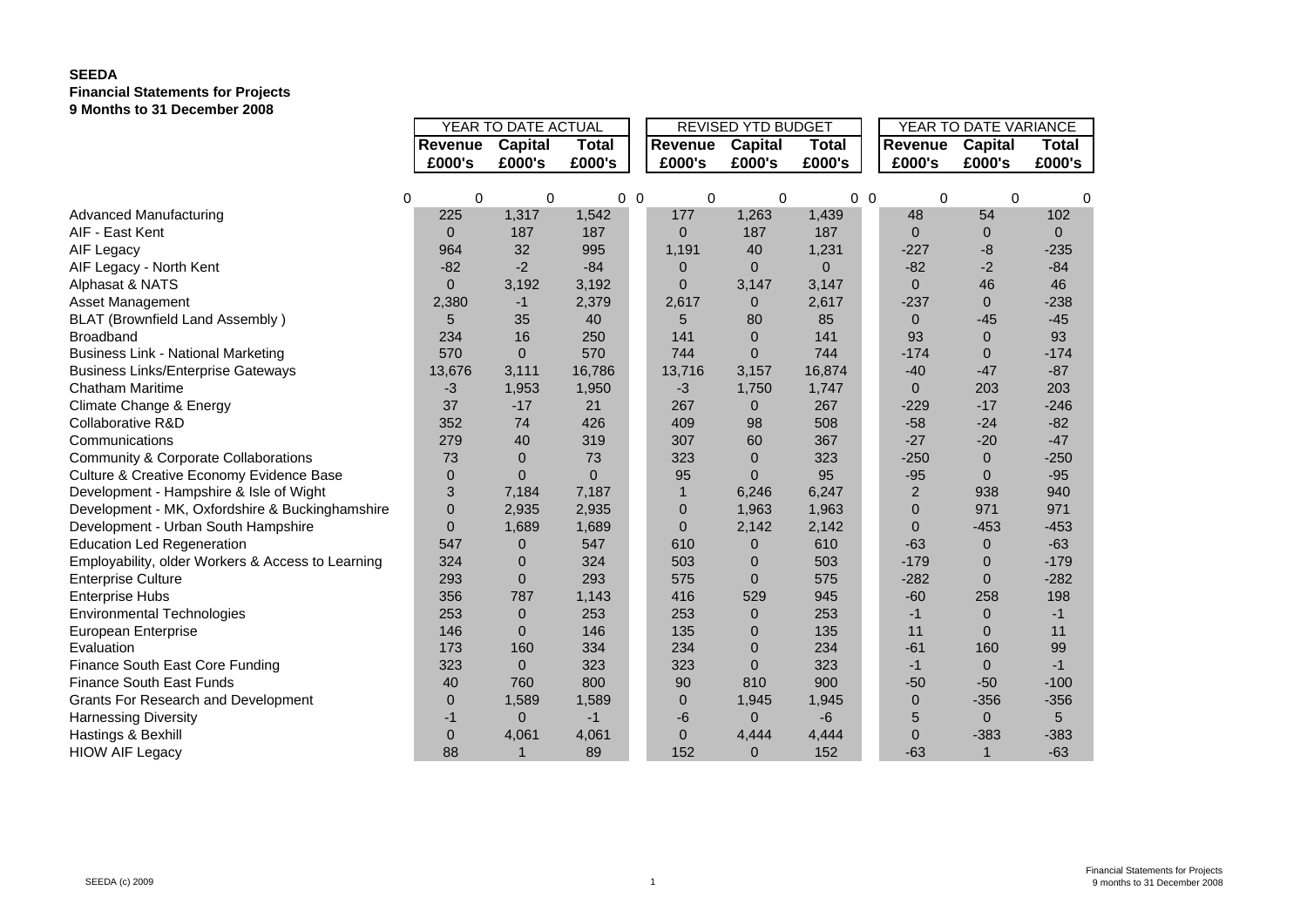## **SEEDA Financial Statements for Projects 9 Months to 31 December 2008**

|                                               | YEAR TO DATE ACTUAL |                  |              |                | REVISED YTD BUDGET |                | YEAR TO DATE VARIANCE |                |              |  |
|-----------------------------------------------|---------------------|------------------|--------------|----------------|--------------------|----------------|-----------------------|----------------|--------------|--|
|                                               | <b>Revenue</b>      | <b>Capital</b>   | <b>Total</b> | Revenue        | <b>Capital</b>     | <b>Total</b>   | Revenue               | <b>Capital</b> | <b>Total</b> |  |
|                                               | £000's              | £000's           | £000's       | £000's         | £000's             | £000's         | £000's                | £000's         | £000's       |  |
|                                               |                     |                  |              |                |                    |                |                       |                |              |  |
| Housing                                       | 58                  | $\boldsymbol{0}$ | 58           | 71             | 0                  | 71             | $-13$                 | $\mathbf 0$    | $-13$        |  |
| Innovation Advisory Service 2009              | 936                 | $\mathbf 0$      | 936          | 879            | $\overline{0}$     | 879            | 57                    | $\mathbf{0}$   | 57           |  |
| <b>Innovation Hubs</b>                        | 229                 | $\overline{0}$   | 229          | 261            | $\overline{0}$     | 261            | $-33$                 | 0              | $-33$        |  |
| <b>Innovation Platforms</b>                   | 58                  | $\overline{0}$   | 59           | 22             | $\overline{0}$     | 22             | 36                    | $\overline{0}$ | 37           |  |
| <b>Innovation Skills</b>                      | 537                 | $\overline{0}$   | 537          | 517            | $\overline{0}$     | 517            | 20                    | 0              | 20           |  |
| <b>International Trade Sector Advisors</b>    | 312                 | $\overline{0}$   | 312          | 311            | $\overline{0}$     | 311            | $\Omega$              | $\mathbf 0$    | $\mathbf{0}$ |  |
| Inwards Investment                            | 1,790               | -9               | 1,782        | 1,495          | -9                 | 1,486          | 296                   | $\Omega$       | 296          |  |
| IT                                            | 26                  | 150              | 176          | $\overline{0}$ | 268                | 268            | 26                    | $-118$         | $-93$        |  |
| Land & Property East                          | 9                   | 6,781            | 6,790        | 83             | 8,113              | 8,196          | $-74$                 | $-1,332$       | $-1,406$     |  |
| Locate in Kent                                | 502                 | 3                | 506          | 375            | 0                  | 375            | 127                   | 3              | 131          |  |
| Making The Most Of 2012                       | 187                 | $\overline{0}$   | 187          | 491            | $\overline{0}$     | 491            | $-304$                | $\mathbf{0}$   | $-304$       |  |
| Natural Resources And The Environment         | 46                  | $\Omega$         | 46           | 43             | 10                 | 53             | 3                     | $-10$          | -7           |  |
| <b>Networks</b>                               | 351                 | $\Omega$         | 351          | 309            | $\overline{0}$     | 309            | 42                    | $\mathbf{0}$   | 42           |  |
| New Paradigm - New Markets                    | $\mathbf{1}$        | $\overline{0}$   | $\mathbf{1}$ | 20             | $\overline{0}$     | 20             | $-19$                 | 0              | $-19$        |  |
| <b>Office for National Statistics</b>         | 41                  | $\mathbf 0$      | 41           | 50             | $\overline{0}$     | 50             | $-9$                  | $\mathbf{0}$   | -9           |  |
| Office Improvements                           | $\overline{0}$      | 229              | 229          | $\Omega$       | 181                | 181            | $\overline{0}$        | 49             | 49           |  |
| Organisational Development                    | 695                 | $\mathbf 0$      | 695          | 654            | 0                  | 654            | 41                    | $\mathbf{0}$   | 41           |  |
| Partnerships                                  | $\overline{0}$      | $\overline{0}$   | $\mathbf{0}$ | 153            | $\overline{0}$     | 153            | $-153$                | 0              | $-153$       |  |
| Performance Management                        | 32                  | $\mathbf 0$      | 32           | 10             | 0                  | 10             | 22                    | 0              | 22           |  |
| Procurement & Competiton                      | 25                  | $\mathbf{0}$     | 25           | 202            | $\overline{0}$     | 202            | $-177$                | $\mathbf{0}$   | $-177$       |  |
| Regional Customer Relationship Management     | 105                 | 282              | 387          | 55             | 378                | 433            | 50                    | $-96$          | $-46$        |  |
| Regional Skills for Productivity Alliance/ESB | 284                 | $\mathbf{0}$     | 284          | 344            | $\overline{0}$     | 344            | $-60$                 | $\mathbf{0}$   | $-60$        |  |
| Research                                      | 31                  | 22               | 53           | 69             | 0                  | 69             | $-38$                 | 22             | $-16$        |  |
| Rochester Riverside                           | $\Omega$            | 103              | 103          | $\Omega$       | 37                 | 37             | $\mathbf{0}$          | 65             | 65           |  |
| <b>RURAL - Business</b>                       | 200                 | 235              | 434          | 151            | 409                | 559            | 49                    | $-174$         | $-125$       |  |
| <b>RURAL - Communities</b>                    | 835                 | 133              | 968          | 777            | 75                 | 853            | 58                    | 57             | 115          |  |
| <b>RURAL - Land based Business</b>            | 498                 | 139              | 636          | 550            | 164                | 714            | $-52$                 | $-25$          | $-77$        |  |
| Science & Innovation Campuses                 | 75                  | 696              | 771          | 78             | 1,055              | 1,132          | $-2$                  | $-359$         | $-361$       |  |
| Sector Consortia                              | 1,007               | $\mathbf{0}$     | 1,007        | 995            | $\overline{2}$     | 997            | 11                    | $-2$           | 9            |  |
| Sector Skills/Training Pools                  | 625                 | $\overline{0}$   | 625          | 639            | $\overline{0}$     | 639            | $-14$                 | $\mathbf{0}$   | $-14$        |  |
| SEEDA Cash Contribution - EIDEV               | $-7$                | $\overline{0}$   | $-7$         | $\mathbf{0}$   | 0                  | $\mathbf{0}$   | $-7$                  | 0              | -7           |  |
| SEE-IN                                        | 3                   | $\mathbf 0$      | 3            | $\overline{0}$ | $\overline{0}$     | $\overline{0}$ | $\overline{2}$        | $\mathbf{0}$   | 2            |  |
| Selective Finance For Investment              | $\overline{0}$      | 767              | 767          | $\Omega$       | $-174$             | $-174$         | $\Omega$              | 940            | 940          |  |
| Service Lean & Design for Business            | $\overline{0}$      | 223              | 223          | $\mathbf{0}$   | 330                | 330            | $\mathbf 0$           | $-106$         | $-106$       |  |
| Socio-economic Evidence Base                  | 8                   | $\mathbf{0}$     | 8            | 74             | $\mathbf{0}$       | 74             | $-67$                 | $\mathbf{0}$   | $-67$        |  |
| South East England Properties                 | $\overline{0}$      | 18               | 18           | $\overline{0}$ | 108                | 108            | $\overline{0}$        | $-90$          | $-90$        |  |
| South East Excellence                         | 152                 | $\overline{0}$   | 152          | 288            | 0                  | 288            | $-136$                | $\mathbf{0}$   | $-136$       |  |
| <b>Strategic Development</b>                  | 460                 | $\mathbf{0}$     | 460          | 429            | $\overline{0}$     | 429            | 31                    | $\mathbf{0}$   | 31           |  |
|                                               |                     |                  |              |                |                    |                |                       |                |              |  |